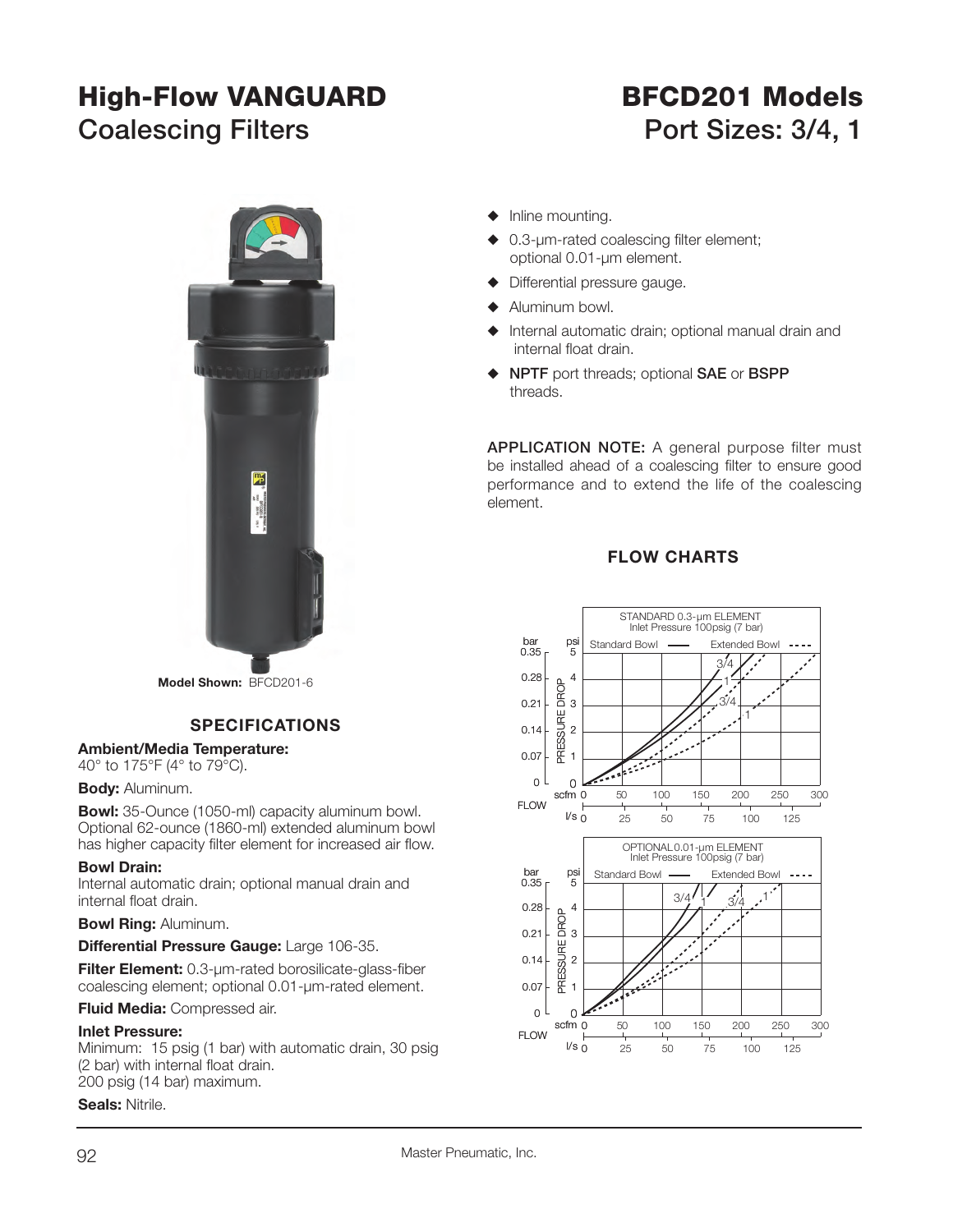| <b>DIMENSIONS</b> inches (mm) |   |                               |          |           |                     |  |
|-------------------------------|---|-------------------------------|----------|-----------|---------------------|--|
| Bowl                          | A | в                             | C        | Depth     | Weight<br>$Ib$ (kg) |  |
| Standard                      |   | 4.5 (114) 10.1 (257) 3.3 (83) |          | 4.2 (106) | 3.50(1.59)          |  |
| Extended                      |   | 4.5 (114) 15.7 (399)          | 3.3 (83) | 4.2 (106) | 4.25 (1.91)         |  |



### **ORDERING INFORMATION**

Change the letters in the sample model number below to specify the filter you want.

1-5/16-12 UNF SAE ....................... S16

| <u>BFCD 201 – 6 Y W</u>                                               |                             |
|-----------------------------------------------------------------------|-----------------------------|
| <b>BOWL DRAIN</b>                                                     | <b>L</b> PORT TY            |
| Internal automatic drain  BFCD                                        | NPTF thre                   |
|                                                                       | <b>BSPP</b> thre            |
| Internal Float drain (plastic stem)  BFC5A                            |                             |
| Internal Float drain (brass stem)  BFC6A                              | <b>OPTIONS</b><br>chosen. A |
| <b>BOWL SIZE &amp; DIFFERENTIAL</b>                                   | None                        |
| <b>PRESSURE GAUGE</b>                                                 | $0.3$ -µm-ra                |
| Standard bowl, no gauge 201                                           | $0.01 - \mu m - r$          |
| Also add 'NG' under Option Menu.                                      | No bowl d                   |
| Standard bowl & large gauge  201                                      | (1/4-NF                     |
| Standard bowl & small gauge  201S                                     | Use 'BF                     |
| Standard bowl & large gauge with  201E                                | <b>DRAIN</b>                |
| normally open reed switch.                                            | No differer                 |
| Standard bowl & large gauge with  201E2                               |                             |
| normally closed reed switch.                                          | <b>DIFFERE</b>              |
| Extended bowl, no gauge 201H                                          |                             |
| Also add 'NG' under Option Menu.                                      |                             |
| Extended bowl & large gauge  201H                                     |                             |
| Extended bowl & small gauge  201HS                                    |                             |
| Extended bowl & large gauge with  201HE                               |                             |
| normally open reed switch.<br>Extended Bowl & large gauge with 201HE2 |                             |
| normally closed reed switch.                                          |                             |
|                                                                       |                             |
| <b>PORT SIZE</b>                                                      |                             |
|                                                                       |                             |
| 1-1/16-12 UNF SAE  S12                                                |                             |



#### **REPLACEMENT FILTER ELEMENT KITS**

| <b>Model</b>                    | <b>Element Rating</b>           | <b>Kit Number</b>                   |
|---------------------------------|---------------------------------|-------------------------------------|
| Standard bowl                   | 0.3-um (Std element)            | A114-112                            |
| With E8 option                  | $0.01 - \mu m$                  | A114-112E8                          |
| Extended bowl<br>With E8 option | $0.3 - \mu m$<br>$0.01 - \mu m$ | A <sub>114</sub> -113<br>A114-113E8 |

### **PORT TYPE**

| NPTF threads  Leave blank                                                                                                                                                                                                                                                                              |  |
|--------------------------------------------------------------------------------------------------------------------------------------------------------------------------------------------------------------------------------------------------------------------------------------------------------|--|
| <b>OPTIONS:</b> (More than one option can be<br>chosen. Add in alphabetical order)<br>0.3-um-rated element  Leave blank<br>0.01-um-rated element  E8<br>No bowl drain  LDC<br>(1/4-NPT female port instead.)<br>Use 'BFC' option under BOWL<br><b>DRAIN</b> menu<br>No differential pressure gauge  NG |  |

#### **NTIAL PRESSURE GAUGES**



**Small Slide Gauge** 103-151



**Large Dual Face Gauge** 106-35

**Large Dual Face Gauge with Reed Switch** 106-35E *(Normally Open)* 106-35EC *(Normally Closed)*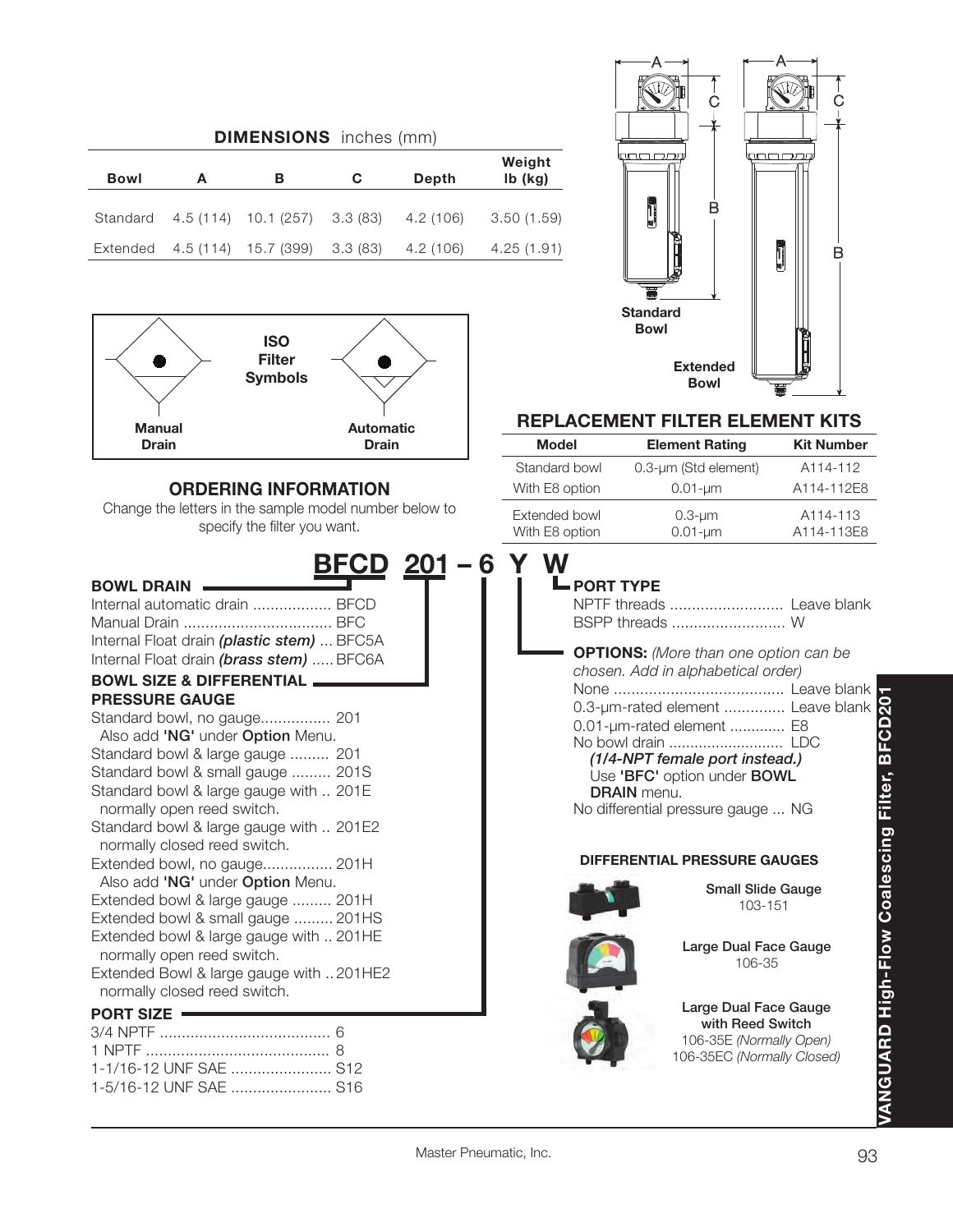## **High-Flow VANGUARD BFCD201 Models** Coalescing Filters **Port Sizes: 1-1/4, 1-1/2**

**Model Shown:** BFCD201-10



#### **SPECIFICATIONS**

#### **Ambient/Media Temperature:**

40° to 175°F (4° to 79°C).

#### **Body:** Aluminum.

**Bowl:** 35-Ounce (1050-ml) capacity aluminum bowl. Optional 62-ounce (1860-ml) extended aluminum bowl has higher capacity filter element for increased air flow.

#### **Bowl Drain:**

Internal automatic drain; optional manual drain and internal float drain.

#### **Bowl Ring:** Aluminum.

#### **Differential Pressure Gauge:** Large 106-35.

**Filter Element:** 0.3-um-rated borosilicate-glass-fiber coalescing element; optional 0.01-µm-rated element.

#### **Fluid Media:** Compressed air.

#### **Inlet Pressure:**

Minimum: 15 psig (1 bar) with automatic drain, 30 psig (2 bar) with internal float drain. Maximum: 200 psig (14 bar)

#### **Seals:** Nitrile.



- $\triangle$  0.3-µm-rated coalescing filter element; optional 0.01-µm element.
- $\blacklozenge$  Differential pressure gauge.
- $\blacklozenge$  Aluminum bowl. Optional extended bowl with higher flow element.
- $\blacklozenge$  Internal automatic drain; optional manual drain and internal float drain.
- S **NPTF** port threads; optional **SAE** or **BSPP**  threads.

**APPLICATION NOTE:** A general purpose filter must be installed ahead of a coalescing filter to ensure good performance and to extend the life of the coalescing element.

#### **FLOW CHARTS**